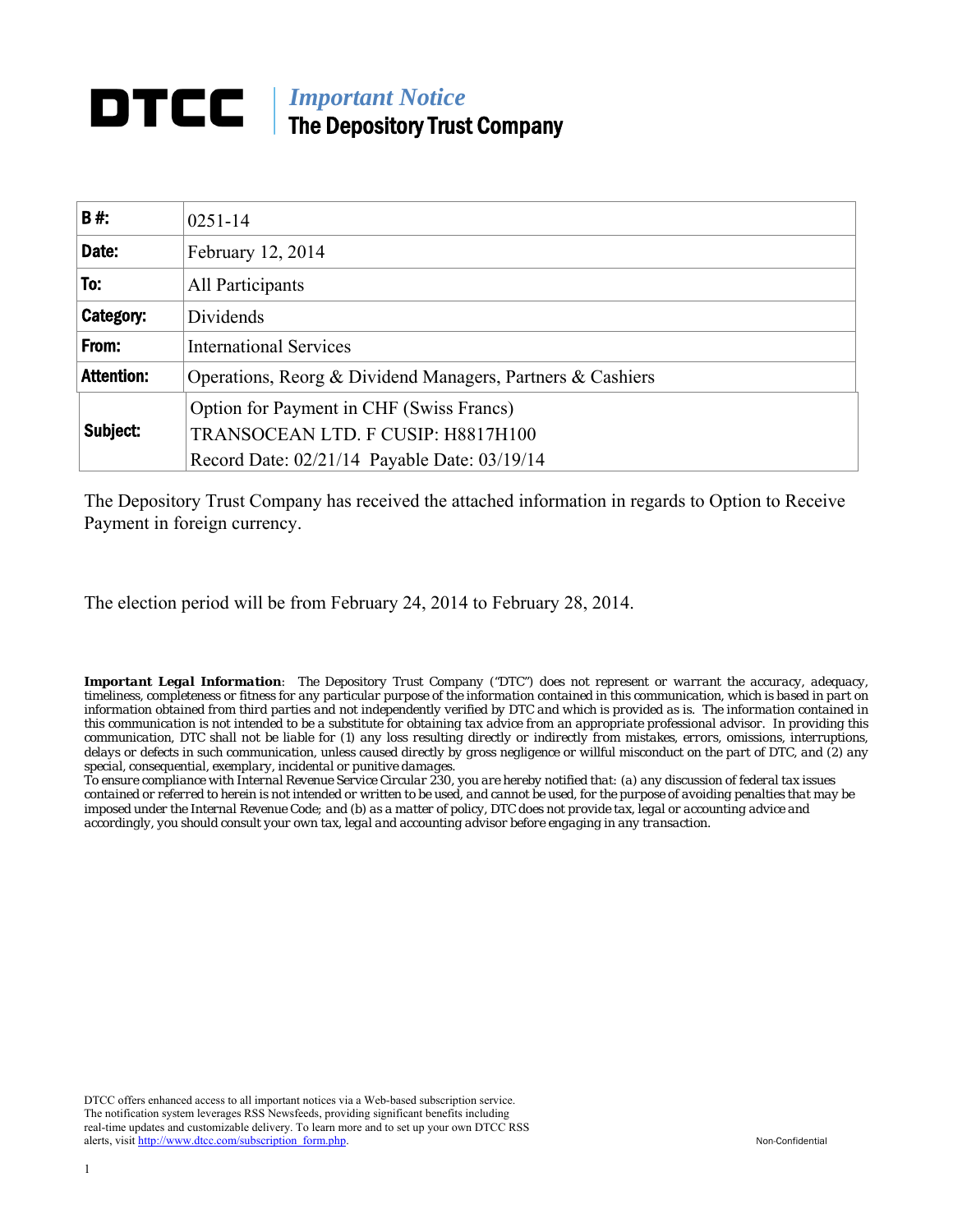

**Transocean Ltd.**  Investor Relations and Corporate Communications

Analyst Contacts: Thad Vayda **News Release** +1 713-232-7551

> Diane Vento +1 713-232-8015

+1 713-232-7647

**Media Contact:** Guy A. Cantwell **FOR RELEASE:** February 10, 2014

## **TRANSOCEAN LTD. ANNOUNCES SCHEDULE FOR FOURTH DIVIDEND INSTALLMENT AND CURRENCY ELECTION PERIOD**

ZUG, SWITZERLAND—February 10, 2014—Transocean Ltd. (NYSE: RIG) (SIX: RIGN) today announced the schedule for the payment of the fourth installment of its U.S. dollar-denominated dividend. The installment of \$0.56 per share, or approximately \$202 million, is based upon the number of currently outstanding shares. The installment represents the fourth of four quarterly installments totaling \$2.24 per share, or approximately \$808 million in the aggregate, from additional paid in capital ("APIC") which was approved by shareholders at the company's 2013 Annual General Meeting held on May 17, 2013.

#### **Dividend Installment Schedule**

- February 19,  $2014 Ex-Dividend$  Date
- February 21, 2014 Record Date
- March 19, 2014 Installment Payment Date

## **Currency Election Period**

On or about March 17, 2014, the dividend payment will be converted into Swiss francs ("CHF") by Computershare. The equivalent CHF per share will be posted to the company's website at www.deepwater.com. Shareholders who wish to receive the fourth dividend installment in CHF, must make their election between 5 p.m. EST (11 p.m. CET) on February 24, 2014, and 8 p.m. EST on February 28, 2014, (2 a.m. CET March 1, 2014).

Holders of shares registered in the share register who would like to receive the fourth dividend installment in CHF must send their election, in writing, to the following address during the election period:

- Computershare Attn: Steven Myers, 480 Washington Boulevard, 29<sup>th</sup> Floor, Jersey City, NJ 07310 USA
- Email: steven.myers@computershare.com
- Phone:  $+1$  201-680-5333